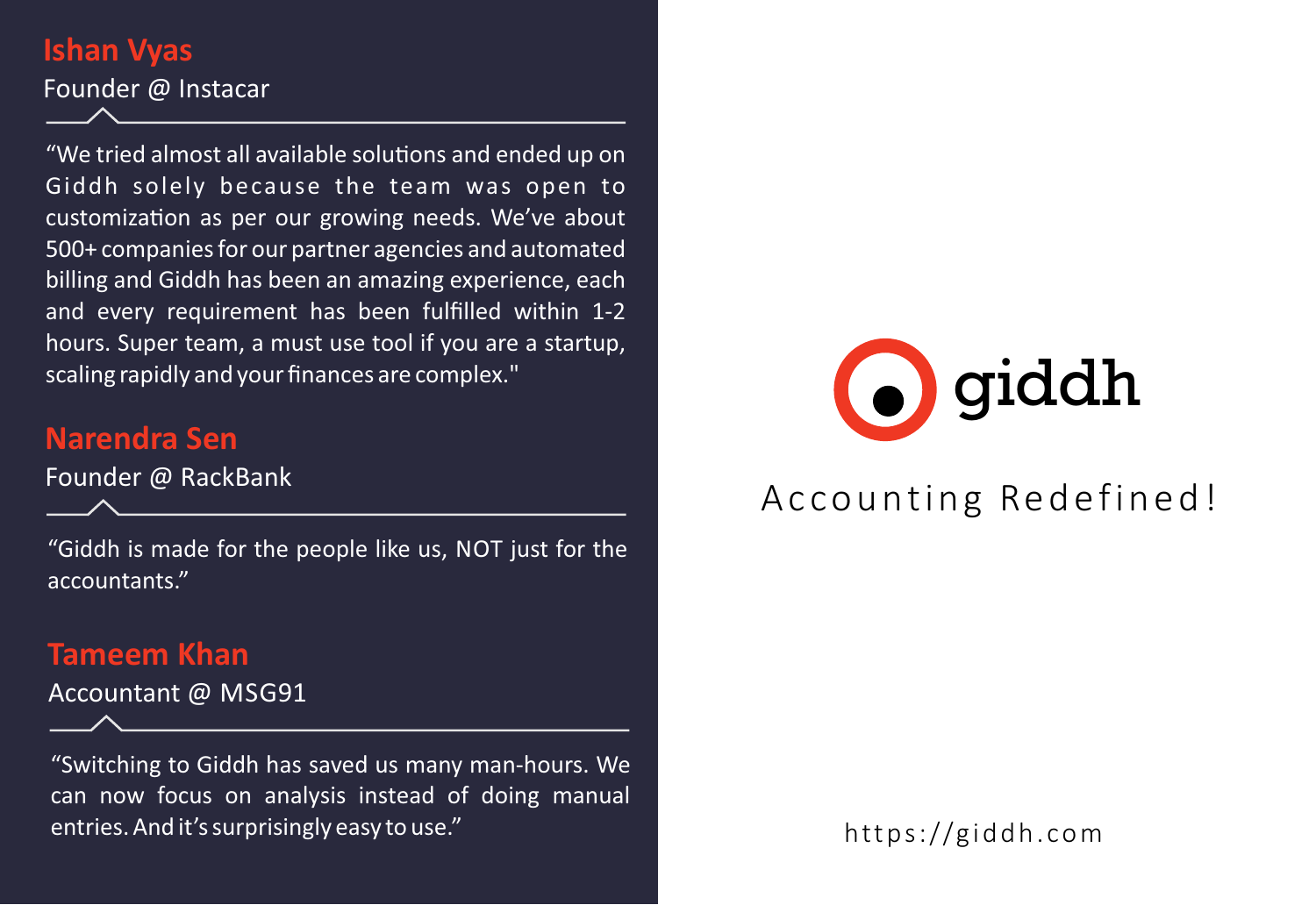

### **About Giddh**



# Giddh, a product of Walkover

Cloud Accounting Software created to change the way a business looks and approaches accounting.

It aims at making accounting a powerful yet easy‐ to‐use tool that assists an organization in monitoring, tracking and expansion.

# **What We Do?**

Committed to make online accounting a hassle‐

free, smooth and real-time experience.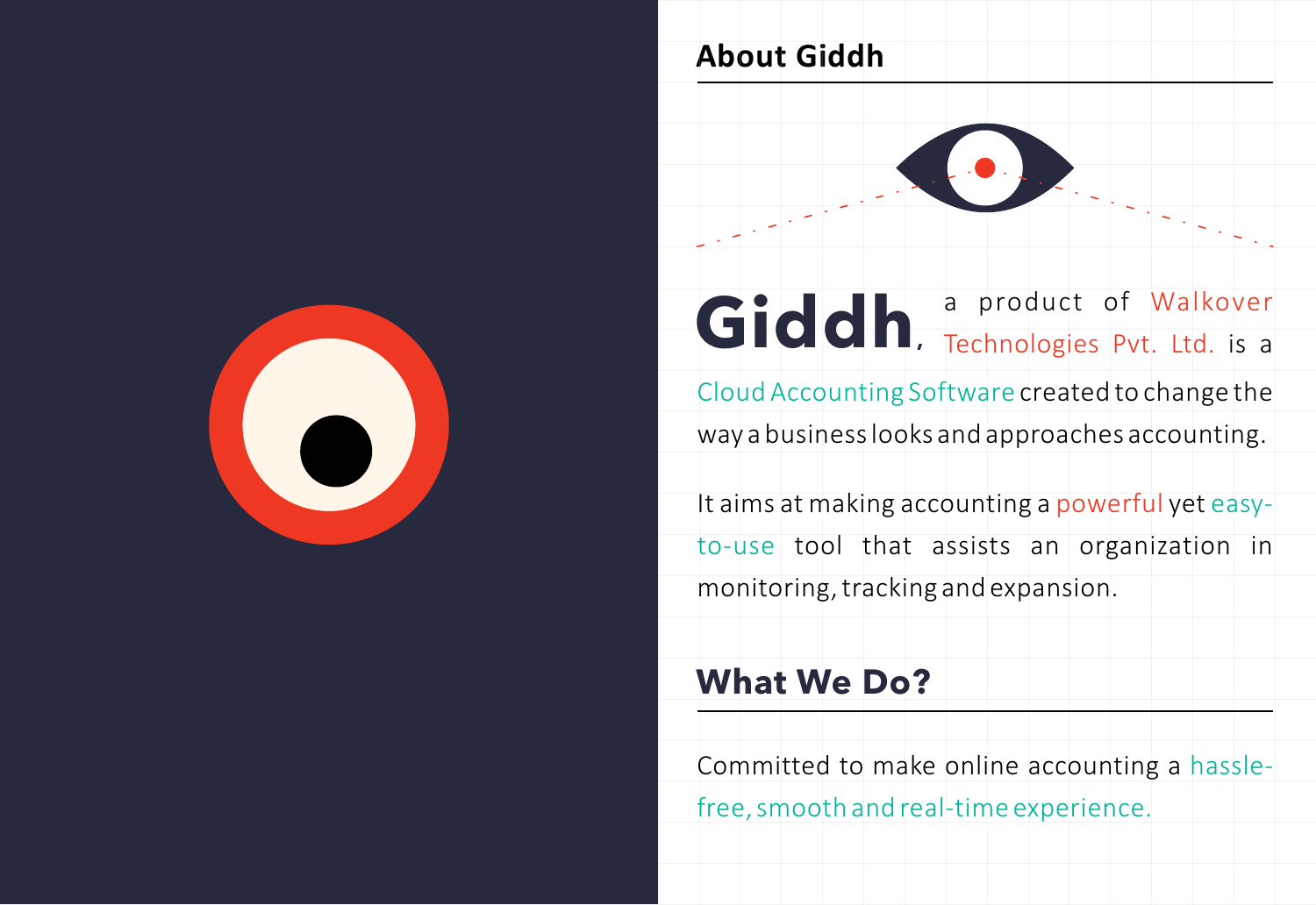| Online           | V/S               | <b>Offline</b>  |  |
|------------------|-------------------|-----------------|--|
| (Internet Based) | <b>Accounting</b> | (Desktop Based) |  |
|                  |                   |                 |  |

- o You can manage your Data from anywhere. You are limited to desktop.
- Your data is on linux server, where there's no virus yet. So your data is completely protected.
- Accountants and business owners can always stay connected on cloud.
- 
- 
- Your local system is at risk to a lot of viruses. So there are more chances of data carsh and data theft
- It's hectic to stay connected with your team and you are limited to your local network.
- $\circ$  Your software gets automatically updated.  $\circ$  You need to do manual updation every time.



This gives you, the business owner, your sales team and your entire team, complete finances.

Desktop limited softwares are risky, unorganized and limited to your accountant.

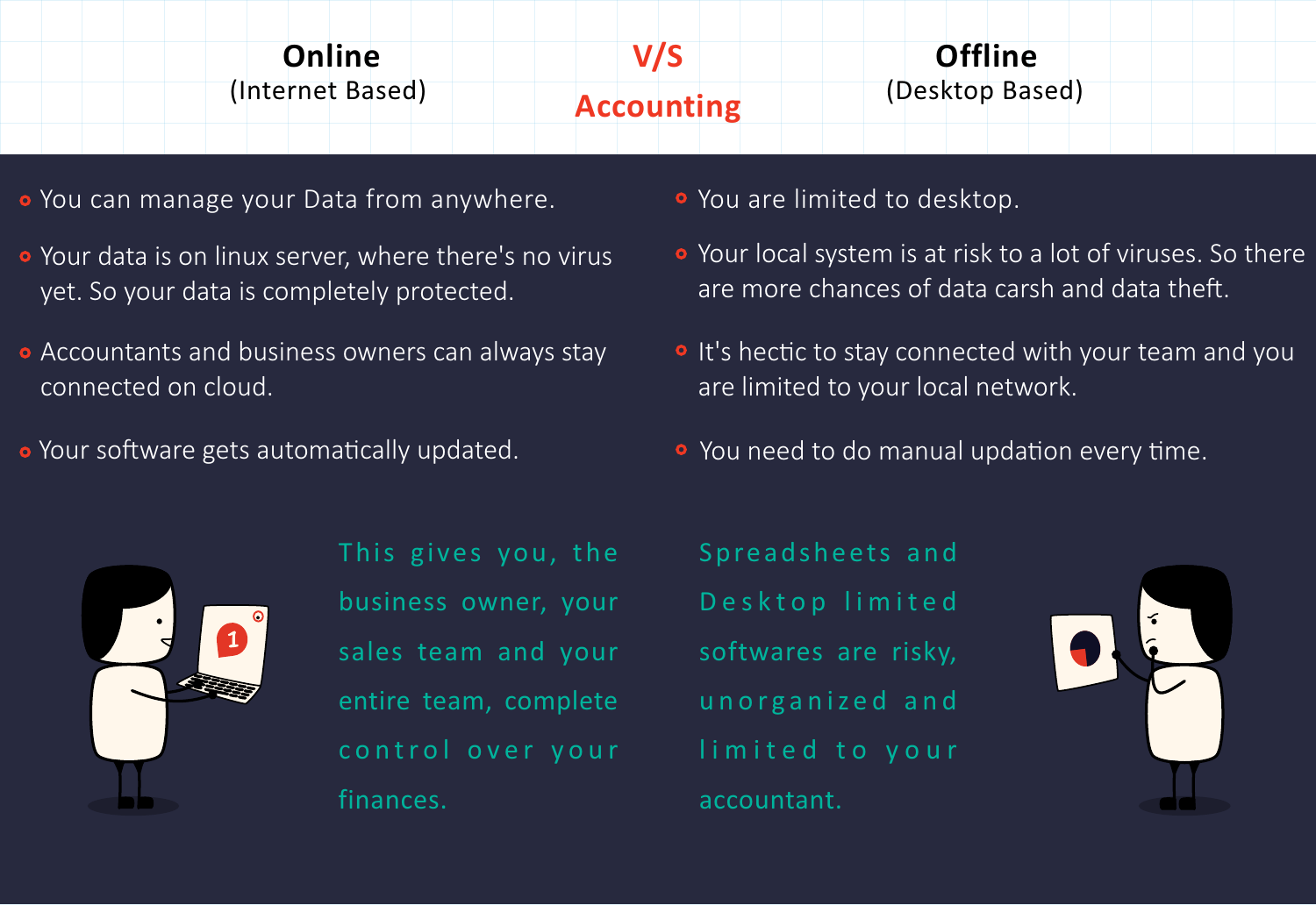### **Features and Capabilies**

- **Anytime, Anywhere, Realtime collaboration**
- Export/import and mail ledgers
- With analytics and dashboard view, there's

no dependency on accountant

- Share relevant ledgers and groups
- **•** Fast, simple and customized invoicing
- Automated bank feeds
- **o** Multi-level user authorization
- Compound entries
- Easy to integrate APIs
- Bank‐level security
- o Inventory and Manufacturing management
- Tax management
- Reports at your thumb

# **The Concept**

Giddh works on traditional accounting, which simply means EASY

It uses a simple IN and OUT approach

No more confusion of DEBIT and CREDIT

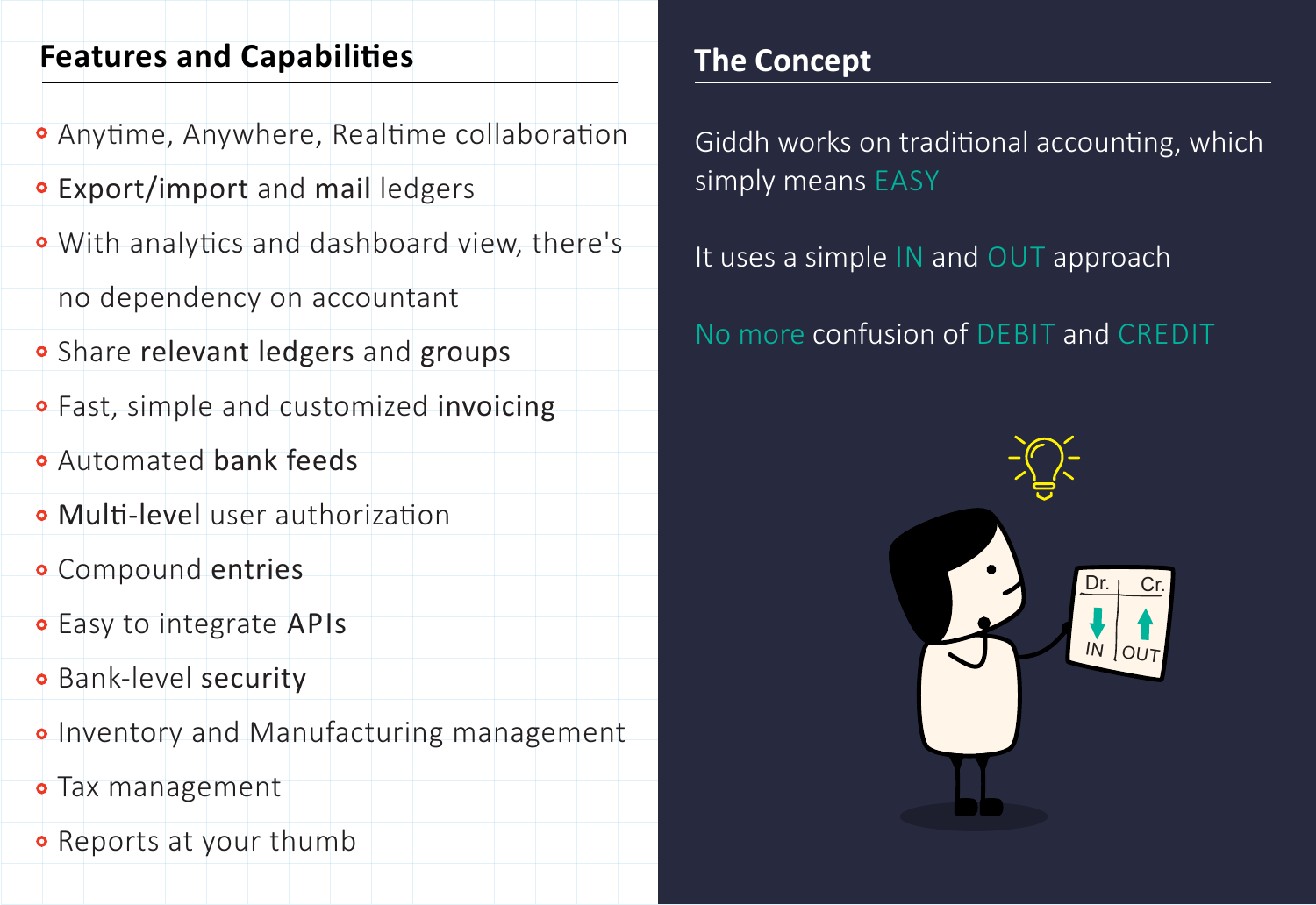# **In‐Out Concept**

| Barney's A/c                          |        |                                       |        |  |
|---------------------------------------|--------|---------------------------------------|--------|--|
| <b>Barney is Receiving</b>            | Dr.    | <b>Barney is Giving</b>               | Cr.    |  |
| Yearly Subscription                   | 10,000 | Cash                                  | 10,500 |  |
| Service Tax                           | 1,400  | <b>TDS</b>                            | 1,000  |  |
| Swacha Bharat cess                    | 50     |                                       |        |  |
| Education cess                        | 50     |                                       |        |  |
|                                       | 11,500 |                                       | 11,500 |  |
|                                       |        | <b>Yearly Subscription A/c</b>        |        |  |
| <b>Yearly Subscription Decreasing</b> | Dr.    | <b>Yearly Subscription Increasing</b> | Cr.    |  |
| <b>Closing Balance</b>                | 12,500 | Barley                                | 11,500 |  |
|                                       |        | Meghna                                | 1,000  |  |
|                                       | 12.500 |                                       | 12.500 |  |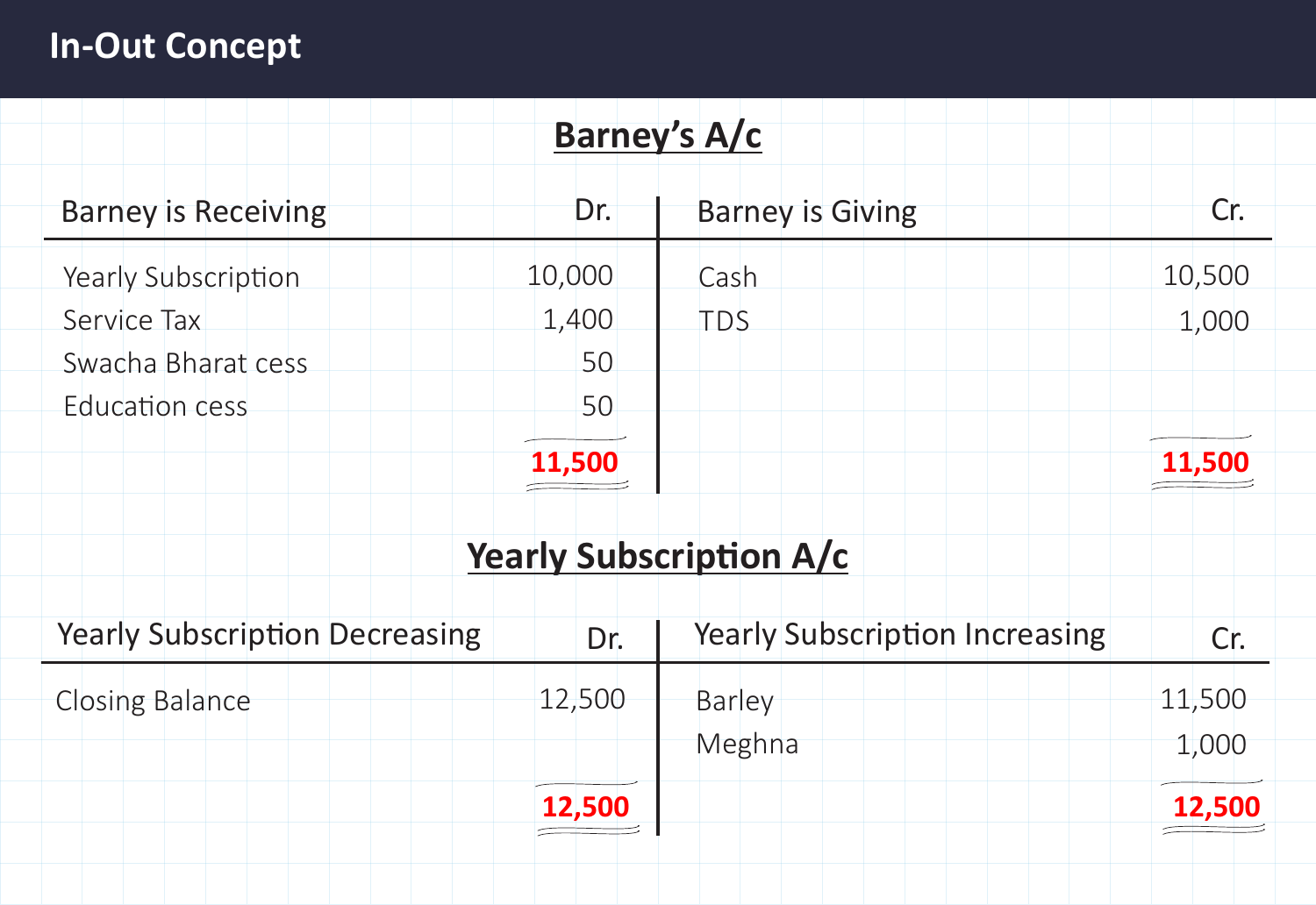# **Giddh is a Cloud Accounting Software**

Now no more Emailing your Confidential

data.



Say Goodbye to insecure USB sticks.

# Giddh gives you **High Data Security**

## **Security Matters the Most**



Your data is encrypted and travels over HTTPS. The encrypted data is further backed by our firewall security. Also, Giddh is based on JAVA with Spring Hibernate, one of the most secure languages. AWS is known for highest security levels. Your data is saved on these secure servers. It simply means that your data is safe in our hands.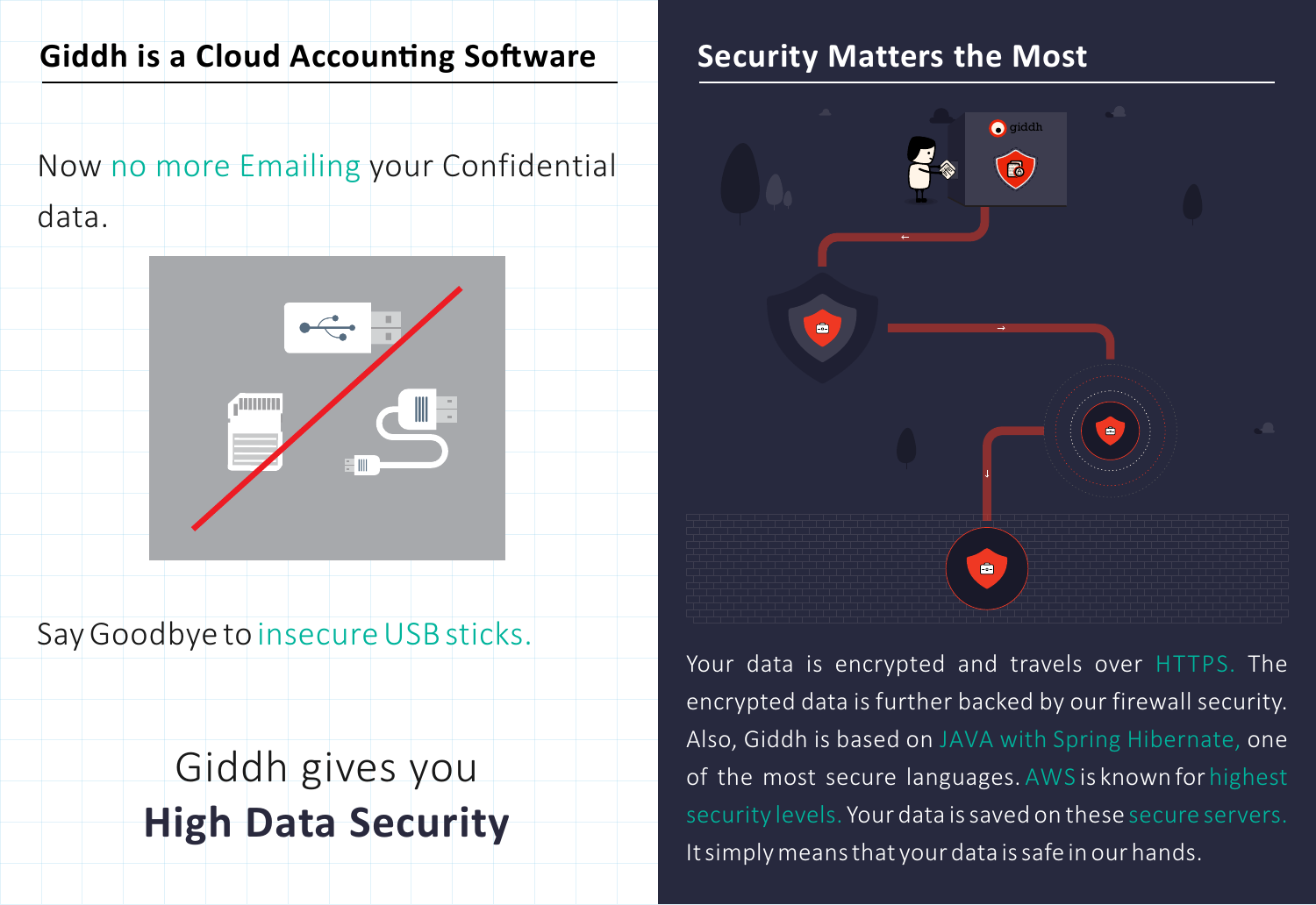## **Why Giddh?**

Giddh has been built keeping in mind the needs of a growing organization. It is designed to become a part of the enterprise and interact with its departments seamlessly, rather than operating in a silo.

The flexible and varied features lets you make the most of what accounting offers.



#### **Scalable**

- Can be concurrently accessed and used by any number of users
- APIs that seamlessly interact with other software



#### **Easy‐to‐use**

- Automatic tax‐related entries
- Search entries by tag name
- Ledger entry system



+1

#### **Flexible**

- Share only groups and ledgers
- Assign unique names to accounts
- N-level nesting in subgroups
- Import and export ledgers

#### **Advantages of a web‐based software**

- Flexibility to operate anywhere
- Automated business reports
- Automated invoicing
- Data security

#### **GST Ready**

Giddh simplifies all your GST Compliances, Invoices, Validation to file your return automatically. We generate invoices as per the GST standard. You can easily compute taxes with Giddh.